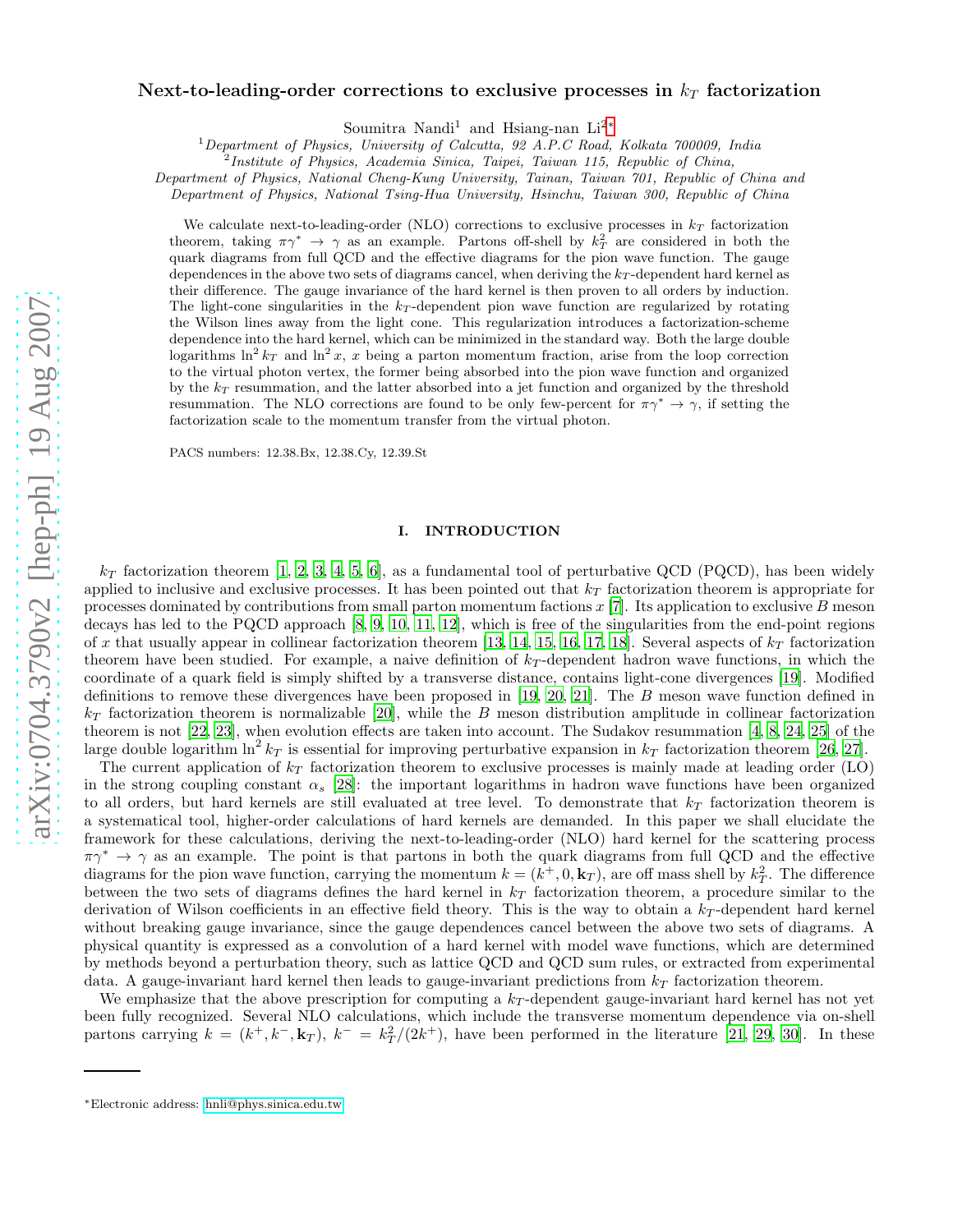calculations both quark diagrams and effective diagrams are gauge-invariant, and so are hard kernels. However, the considered parton momentum is not a configuration described by the nonlocal matrix elements associated with  $k_T$ -dependent hadron wave functions, because the minus component  $k^-$  should have been integrated out. Another subtlety is that the NLO hard kernel for the process  $\pi \gamma^* \to \gamma$  obtained in the above formalism turns out to be  $k_T$ independent [\[30\]](#page-12-12). The parton transverse degrees of freedom in the pion wave function are then integrated out, and the formalism reduces to collinear factorization theorem. Moreover, we shall explain that the additional nonperturbative soft function introduced in [\[30\]](#page-12-12) is not necessary for  $k_T$  factorization theorem, since the infrared logarithms can be absorbed into the pion wave function completely.

As stated before, the light-cone singularities [\[19\]](#page-12-1) in the naive definition for  $k_T$ -dependent hadron wave functions must be regularized. These singularities, not present in the quark diagrams, are not physical. If not regularized, higher-order hard kernels, computed as the difference of the quark diagrams and the effective diagrams, will be divergent. In this paper we shall adopt the modified definition, in which the Wilson lines involved in the nonlocal matrix elements for hadron wave functions are rotated away from the light cone. After the subtraction of the singularities, a hard kernel depends on regularization schemes unavoidably, which can, nevertheless, be regarded as part of the factorization-scheme dependence. This dependence, usually minimized by adhering to a fixed prescription for deriving hard kernels, does not cause a problem. The removal of the light-cone singularities from wave functions and the gauge invariance of hard kernels are the two essential ingredients for making physical predictions from  $k_T$ factorization theorem.

We shall demonstrate that the higher-order quark diagrams for  $\pi \gamma^* \to \gamma$  generate two types of double logarithms,  $\ln^2(Q^2/k_T^2)$  and  $\ln^2 x$ ,  $Q^2$  being the large momentum transfer squared, from the loop correction to the virtual photon vertex. The former does not appear in collinear factorization theorem, but the latter does [\[31,](#page-12-13) [32](#page-12-14)]. It is found that the effective diagrams reproduce the same double logarithm  $\ln^2(Q^2/k_T^2)$ , which is then absorbed into the pion wave function, and organized by  $k_T$  resummation [\[4,](#page-11-3) [8,](#page-11-7) [24,](#page-12-6) [25](#page-12-7)]. The remaining double logarithm  $\ln^2 x$  can be absorbed into the jet function, and organized by the threshold resummation [\[33\]](#page-12-15). Eventually, the hard kernel is free of any double logarithm, and its perturbative expansion is improved. It will be shown that the NLO corrections are only few-percent for the pion transition form factor involved in the scattering process  $\pi\gamma^* \to \gamma$ , if setting the factorization scale to the momentum transfer.

In Sec. II we calculate the  $O(\alpha_s)$  quark diagrams from full QCD, the  $O(\alpha_s)$  effective diagrams for the pion wave function, and the  $O(\alpha_s)$  jet function, and then take their difference to obtain the  $O(\alpha_s)$  hard kernel for  $\pi\gamma^* \to \gamma$ in  $k_T$  factorization theorem. The gauge invariance of the  $k_T$ -dependent hard kernel is proven to all orders in  $\alpha_s$  by induction in Sec. III. Section IV is the conclusion.

### II.  $O(\alpha_s)$   $k_T$  FACTORIZATION

In this section we set up the framework for computing the hard kernel for the pion transition form factor in  $k_T$ factorization theorem. The momentum  $P_1$  of the pion and the momentum  $P_2$  of the out-going on-shell photon are chosen as

$$
P_1 = (P_1^+, 0, \mathbf{0}_T), \quad P_2 = (0, P_2^-, \mathbf{0}_T). \tag{1}
$$

The LO quark diagram, in which the anti-quark  $\bar{q}$  carries the on-shell fractional momentum  $k = (xP_1^+, 0, \mathbf{0}_T)$  and the internal quark carries  $P_2 - k$ , leads to the amplitude

<span id="page-1-0"></span>
$$
G^{(0)}(x,Q^2) = \frac{tr[\cancel{1}(P_2 - k)\gamma_\mu \ P_1 \gamma_5]}{(P_2 - k)^2} = -\frac{tr[\cancel{1}(P_2 \gamma_\mu \ P_1 \gamma_5)]}{xQ^2} \,,\tag{2}
$$

with the leading spin structure  $P_1\gamma_5$  of the pion and  $Q^2 \equiv 2P_1 \cdot P_2$ . We have suppressed other constant factors, such as the electric charge, the color number, and the pion decay constant, which are irrelevant in the following discussion.

The trivial factorization of Eq. [\(2\)](#page-1-0) reads [\[7](#page-11-6)],

<span id="page-1-1"></span>
$$
G^{(0)}(x, Q^2) = \int dx'd^2k'_T \Phi^{(0)}(x; x', k'_T) H^{(0)}(x', Q^2, k'_T) ,
$$
  
\n
$$
\Phi^{(0)}(x; x', k'_T) = \delta(x - x')\delta(\mathbf{k}'_T) ,
$$
  
\n
$$
H^{(0)}(x, Q^2, k_T) = -\frac{tr[\cancel{f} \mathcal{P}_2 \gamma_\mu \mathcal{P}_1 \gamma^5]}{xQ^2 + k_T^2} .
$$
\n(3)

Once we concentrate on the small x region, the treatment of the parton  $k_T$  differs from that in collinear factorization theorem:  $k_T^2$  in the denominator of Eq. [\(3\)](#page-1-1) is not small compared to  $xQ^2$ , and the internal quark propagator should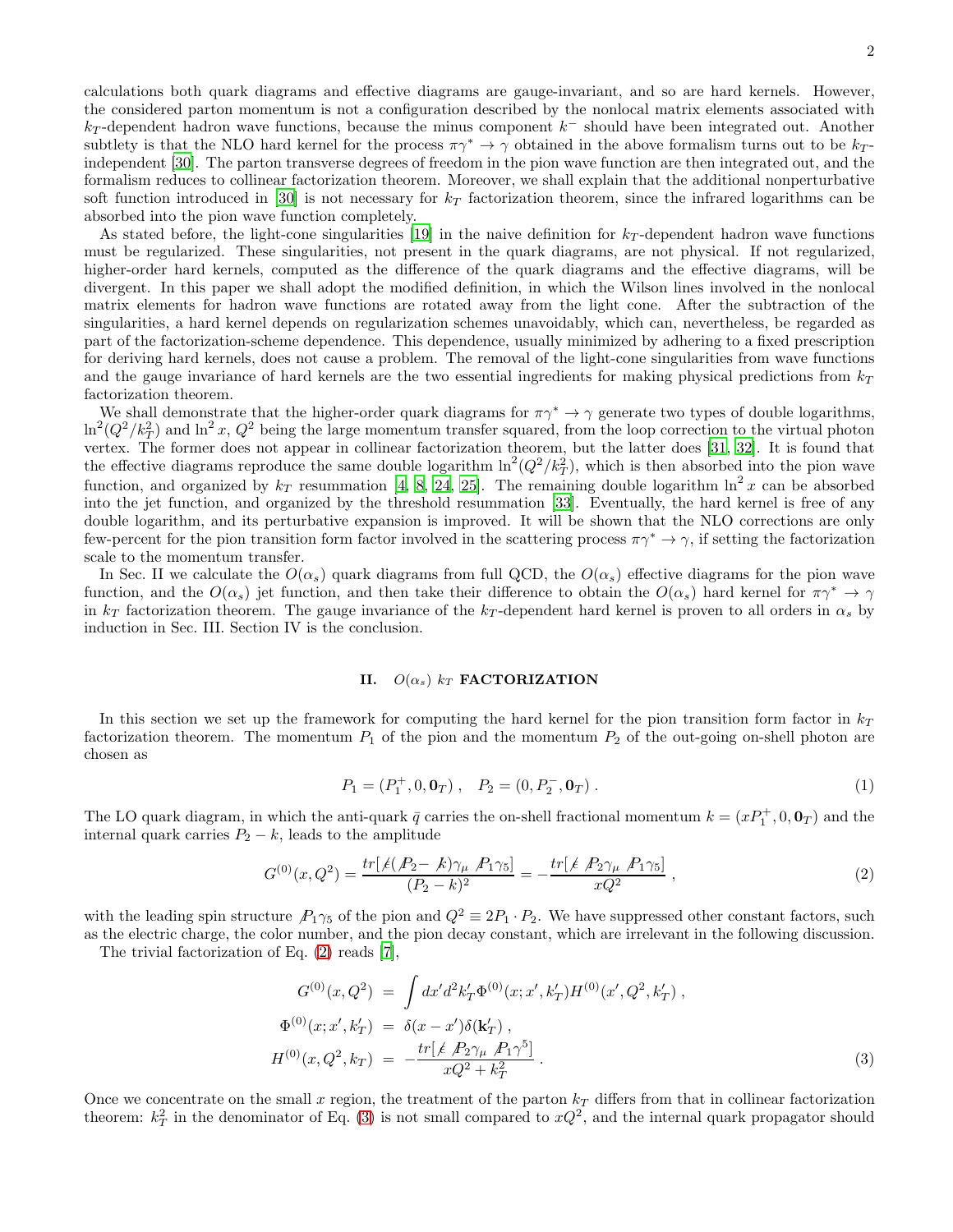not be expanded into a power series in  $k_T^2$  [\[26,](#page-12-8) [34\]](#page-12-16).  $k_T$  in the numerator, being power-suppressed by  $1/Q$ , is combined with three-parton meson wave functions to form a gauge-invariant set of higher-twist contributions as in collinear factorization theorem. This special treatment of the parton  $k_T$  characterizes the distinction between  $k_T$  and collinear factorizations [\[28](#page-12-10)]. Because of the zeroth-order wave function  $\Phi^{(0)} \propto \delta(\mathbf{k}'_T)$ , the LO hard kernel  $H^{(0)}$  does not depend on the parton transverse momentum actually.

The  $O(\alpha_s)$  quark diagrams corresponding to Eq. [\(2\)](#page-1-0) from full QCD are displayed in Fig. [1,](#page-3-0) in which the upper line represents the q quark. The factorization of the collinear divergences from these radiative corrections is referred to [\[7\]](#page-11-6):

<span id="page-2-1"></span>
$$
G^{(1)}(x,Q^2) = \int dx'd^2k'_T \left[ \Phi^{(1)}(x;x',k'_T)H^{(0)}(x',Q^2,k'_T) + \Phi^{(0)}(x;x',k'_T)H^{(1)}(x',Q^2,k'_T) \right],\tag{4}
$$

where the  $O(\alpha_s)$  effective diagrams  $\Phi^{(1)}$  are defined by the leading-twist quark-level wave function [\[7,](#page-11-6) [35\]](#page-12-17)

<span id="page-2-0"></span>
$$
\Phi(x; x', k'_T) = \int \frac{dy^-}{2\pi i} \frac{d^2 y_T}{(2\pi)^2} e^{-ix'P_1^+ y^- + i\mathbf{k}'_T \cdot \mathbf{y}_T} \langle 0 | \bar{q}(y) W_y(n)^\dagger I_{n; y, 0} W_0(n) \ \hat{n} - \gamma_5 q(0) | q(P_1 - k) \bar{q}(k) \rangle , \tag{5}
$$

with  $y = (0, y^-, y_T)$  being the coordinate of the anti-quark field  $\bar{q}$ ,  $n_ - = (0, 1, 0_T)$  a null vector along  $P_2$ , and  $|q(P_1 - k)\bar{q}(k)\rangle$  the leading Fock state of the pion.

The factor  $W_y(n)$  with  $n^2 \neq 0$  denotes the Wilson line operator,

<span id="page-2-3"></span>
$$
W_y(n) = P \exp\left[-ig \int_0^\infty d\lambda n \cdot A(y + \lambda n)\right].
$$
 (6)

The two Wilson lines  $W_y(n)$  and  $W_0(n)$  are connected by a link  $I_{n;y,0}$  at infinity in this case [\[7,](#page-11-6) [36](#page-12-18)]. Equation [\(5\)](#page-2-0) contains additional collinear divergences from the region with a loop momentum parallel to  $n_$ , as the Wilson line direction approaches the light cone, ie., as  $n \to n_$  [\[19\]](#page-12-1). It will be shown that  $n^2$  serves as an infrared regulator for the light-cone singularities, and that the wave function depends on the additional scale  $\zeta^2 \equiv 4(n \cdot P_1)^2/|n^2|$ , ie., on the external kinematic variable. Besides,  $\Phi$  also depends on the factorization scale  $\mu_f$ , which is not shown explicitly. Note that Eq. [\(5\)](#page-2-0) does not reduce to the distribution amplitude in collinear factorization theorem directly, when integrated over  $k_T$ , but a convolution of a hard kernel with the distribution amplitude [\[37](#page-12-19)].

With one-gluon exchange, the outgoing partons from  $\Phi^{(1)}$ , ie., the partons participating the hard scattering, carry the transverse momenta, so that  $H^{(0)}$  in Eq. [\(4\)](#page-2-1) depends on  $k_T$  nontrivially in the first-order factorization. Being convoluted with  $\Phi^{(0)}$ , the partons entering the NLO hard kernel  $H^{(1)}$  are still on-shell. To acquire the nontrivial  $k_T$ dependence,  $H^{(1)}$  must be convoluted with the higher-order wave functions  $\Phi^{(i)}$ ,  $i \geq 1$ : the gluon exchanges in  $\Phi^{(i)}$ render the incoming partons of  $H^{(1)}$ , ie., the incoming partons of the quark diagrams  $G^{(1)}$  and the effective diagrams  $\Phi^{(1)}$  off-shell by  $k_T^2$  [\[7](#page-11-6)]. We thus derive  $H^{(1)}(x, Q^2, k_T)$  according to the formula

$$
H^{(1)}(x,Q^2,k_T) = G^{(1)}(x,Q^2,k_T) - \int dx'd^2k'_T \Phi^{(1)}(x,k_T;x',k'_T)H^{(0)}(x',Q^2,k'_T) ,\qquad (7)
$$

where  $\Phi^{(1)}(x, k_T; x', k_T')$  is defined by Eq. [\(5\)](#page-2-0) but with the  $\bar{q}$  quark momentum  $k = (x P_1^+, 0, k_T)$ . As stated in the Introduction, the gauge dependences of  $G^{(1)}$  and  $\Phi^{(1)}$  cancel in the above expression, such that  $H^{(1)}(x, Q^2, k_T)$  turns out to be gauge-invariant.

#### A. Quark Diagrams

The loop integrals associated with the  $O(\alpha_s)$  quark diagrams in Figs. [1\(](#page-3-0)a)-(f), where the  $\bar{q}$  quark carries the momentum  $k = (xP_1^+, 0, \mathbf{k}_T)$  and the q quark carries  $\bar{k} \equiv P_1 - k$ , are written, in the Feynman gauge, as

<span id="page-2-2"></span>
$$
G_a^{(1)}(x,Q^2,k_T) = \frac{-i}{2}g^2 C_F \mu^{2\epsilon} \int \frac{d^{4-2\epsilon}l}{(2\pi)^{4-2\epsilon}} tr \left[ \measuredangle \frac{P_2 - k}{(P_2 - k)^2} \gamma_\mu \frac{\bar{k}}{\bar{k}^2} \gamma^\nu \frac{\bar{k} - I}{(\bar{k} - l)^2} \gamma_\nu \not P_1 \gamma_5 \right] \frac{1}{l^2} \,, \tag{8}
$$

$$
G_b^{(1)}(x,Q^2,k_T) = \frac{-i}{2}g^2 C_F \mu^{2\epsilon} \int \frac{d^{4-2\epsilon}l}{(2\pi)^{4-2\epsilon}} tr \left[ \gamma^\nu \frac{k-l}{(k-l)^2} \gamma_\nu \frac{k}{k^2} \not{k} \frac{P_2 - k}{(P_2 - k)^2} \gamma_\mu \not{P_1} \gamma_5 \right] \frac{1}{l^2} , \tag{9}
$$

$$
G_c^{(1)}(x,Q^2,k_T) = -ig^2 C_F \mu^{2\epsilon} \int \frac{d^{4-2\epsilon}l}{(2\pi)^{4-2\epsilon}} tr \left[ \frac{P_2 - k}{(P_2 - k)^2} \gamma^\nu \frac{P_2 - k - l}{(P_2 - k - l)^2} \gamma_\nu \frac{P_2 - k}{(P_2 - k)^2} \gamma_\mu \right] \frac{1}{l^2} , \qquad (10)
$$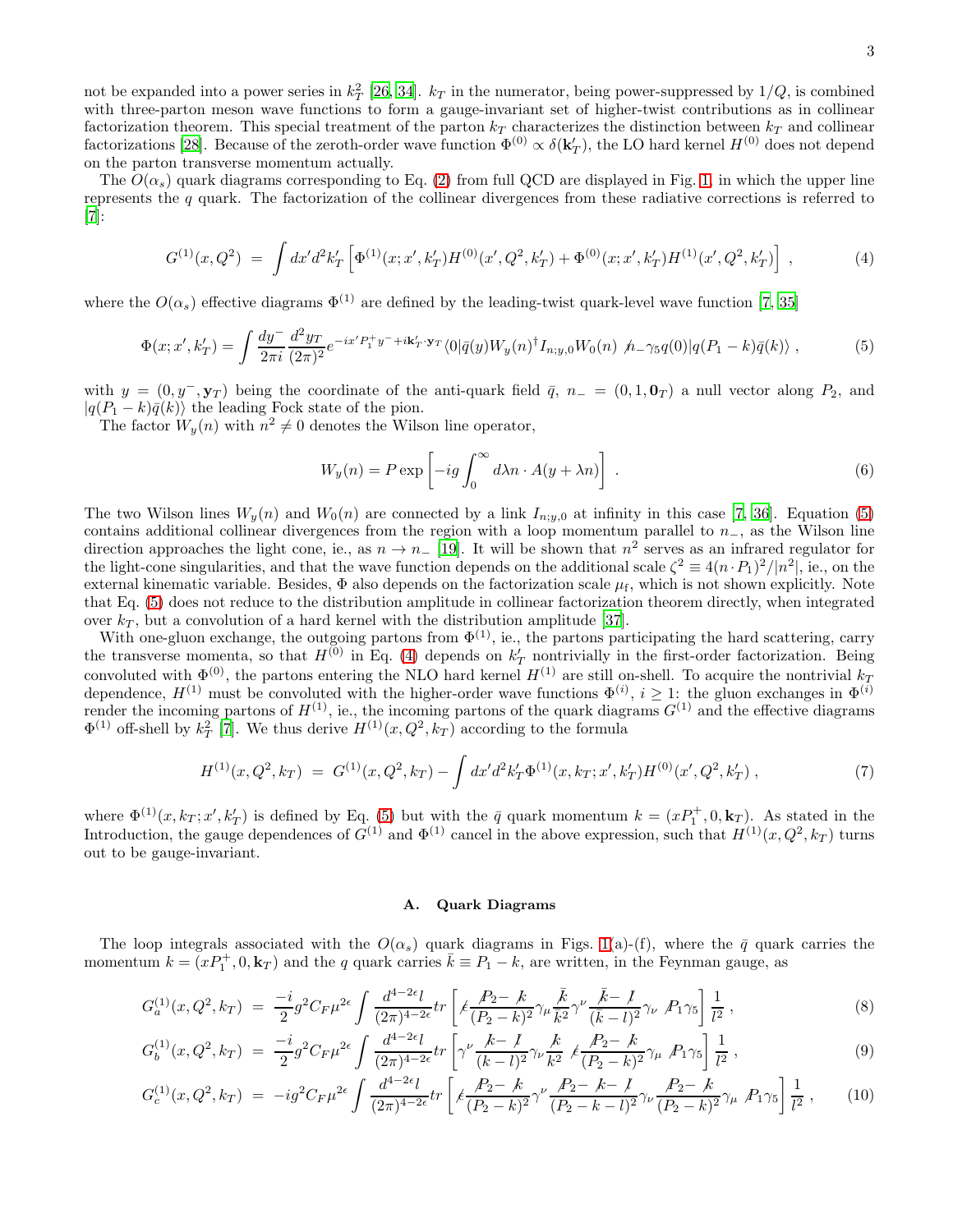

<span id="page-3-0"></span>FIG. 1:  $O(\alpha_s)$  quark diagrams for  $\pi \gamma^* \to \gamma$  with  $\times$  representing the virtual photon vertex.

$$
G_d^{(1)}(x,Q^2,k_T) = -ig^2 C_F \mu^{2\epsilon} \int \frac{d^{4-2\epsilon}l}{(2\pi)^{4-2\epsilon}} tr \left[ \measuredangle \frac{P_2 - k}{(P_2 - k)^2} \gamma^\nu \frac{P_2 - k + l}{(P_2 - k + l)^2} \gamma_\mu \frac{\bar{k} + l}{(\bar{k} + l)^2} \gamma_\nu \right] \frac{1}{l^2} \,, \tag{11}
$$

$$
G_e^{(1)}(x,Q^2,k_T) = ig^2 C_F \mu^{2\epsilon} \int \frac{d^{4-2\epsilon}l}{(2\pi)^{4-2\epsilon}} tr \left[ \gamma_\nu \frac{k-l}{(k-l)^2} \not{L} \frac{P_2 - k + l}{(P_2 - k + l)^2} \gamma^\nu \frac{P_2 - k}{(P_2 - k)^2} \gamma_\mu \not{P_1} \gamma_5 \right] \frac{1}{l^2} , \tag{12}
$$

$$
G_f^{(1)}(x,Q^2,k_T) = ig^2 C_F \mu^{2\epsilon} \int \frac{d^{4-2\epsilon}l}{(2\pi)^{4-2\epsilon}} tr \left[ \gamma^\nu \frac{k-l}{(k-l)^2} \not{k} \frac{P_2 - k+l}{(P_2 - k+l)^2} \gamma_\mu \frac{\bar{k} + l}{(\bar{k} + l)^2} \gamma_\nu \not{P_1} \gamma_5 \right] \frac{1}{l^2} \,. \tag{13}
$$

The coefficients 1/2 in Eqs. [\(8\)](#page-2-2) and [\(9\)](#page-2-2) arise from the definition of the self-energy corrections to external particles.  $C_F$  is a color factor, and  $\mu$  the renormalization scale.

We work in the dimensional reduction [\[38](#page-12-20)] to simplify the calculation and to avoid the ambiguity from handling  $\gamma_5$ in arbitrary dimensions. The results for the self-energy corrections are

<span id="page-3-1"></span>
$$
G_a^{(1)}(x,Q^2,k_T) = -\frac{\alpha_s}{8\pi}C_F\left(\frac{1}{\epsilon} + \ln\frac{4\pi\mu^2}{k_T^2 e^{\gamma_E}} + 2\right)H^{(0)}(x,Q^2,k_T) ,\qquad (14)
$$

$$
G_b^{(1)}(x, Q^2, k_T) = -\frac{\alpha_s}{8\pi} C_F \left( \frac{1}{\epsilon} + \ln \frac{4\pi\mu^2}{k_T^2 e^{\gamma_E}} + 2 \right) H^{(0)}(x, Q^2, k_T) , \qquad (15)
$$

$$
G_c^{(1)}(x,Q^2,k_T) = -\frac{\alpha_s}{4\pi}C_F \left(\frac{1}{\epsilon} + \ln\frac{4\pi\mu^2 e^{-\gamma_E}}{xQ^2 + k_T^2} + 2\right)H^{(0)}(x,Q^2,k_T) ,\qquad (16)
$$

where  $1/\epsilon$  denotes the ultraviolet pole, and  $\gamma_E$  is the Euler constant. Since the external partons are off-shell by  $k_T^2$ , the collinear divergences in Figs. [1\(](#page-3-0)a) and 1(b) are represented by the infrared logarithms  $\ln k_T^2$  in Eqs. [\(14\)](#page-3-1) and [\(15\)](#page-3-1), respectively. The internal quark in Fig. [1\(](#page-3-0)c) is off-shell by the invariant mass squared  $xQ^2 + k_T^2$ , which then replaces the argument  $k_T^2$  in the infrared logarithm.

In the small x region we drop terms suppressed by powers of x or  $k_T^2/Q^2$ . The loop correction to the virtual photon vertex gives

<span id="page-3-2"></span>
$$
G_d^{(1)}(x, Q^2, k_T) = \frac{\alpha_s}{4\pi} C_F \left( \frac{1}{\epsilon} + \ln \frac{4\pi\mu^2}{k_T^2 e^{\gamma_E}} - 2\ln \frac{Q^2}{k_T^2} \ln \frac{Q^2}{xQ^2 + k_T^2} + 2\ln \frac{Q^2}{xQ^2 + k_T^2} + \ln \frac{Q^2}{k_T^2} - \frac{2\pi^2}{3} + \frac{3}{2} \right) H^{(0)}(x, Q^2, k_T) .
$$
\n(17)

At small x the q quark in Fig. [1\(](#page-3-0)d) is energetic, implying the existence of the collinear logarithmic enhancement  $\ln(Q^2/k_T^2)$ , and the internal quark is close to mass shell, implying the soft enhancement  $\ln[Q^2/(xQ^2+k_T^2)]$ . Their m( $Q \nmid N_T$ ), and the international track is close to mass shell, implying the soft email: email: in [Q2/(xQ2 + k<sup>2</sup>r)] in Eq. [\(17\)](#page-3-2). In the region with  $x \sim O(1)$ , the internal quark becomes off-shell by  $O(Q^2)$ , the soft enhancement disappears as  $\ln[Q^2/(xQ^2 + k_T^2)] \sim O(1)$ , and the double logarithm reduces to a single logarithm. The result of  $G_d^{(1)}$  $\frac{d^{(1)}}{d}$  clearly exhibits the transition of the double logarithm in the small  $x$  region to the single logarithm in the large  $x$  region.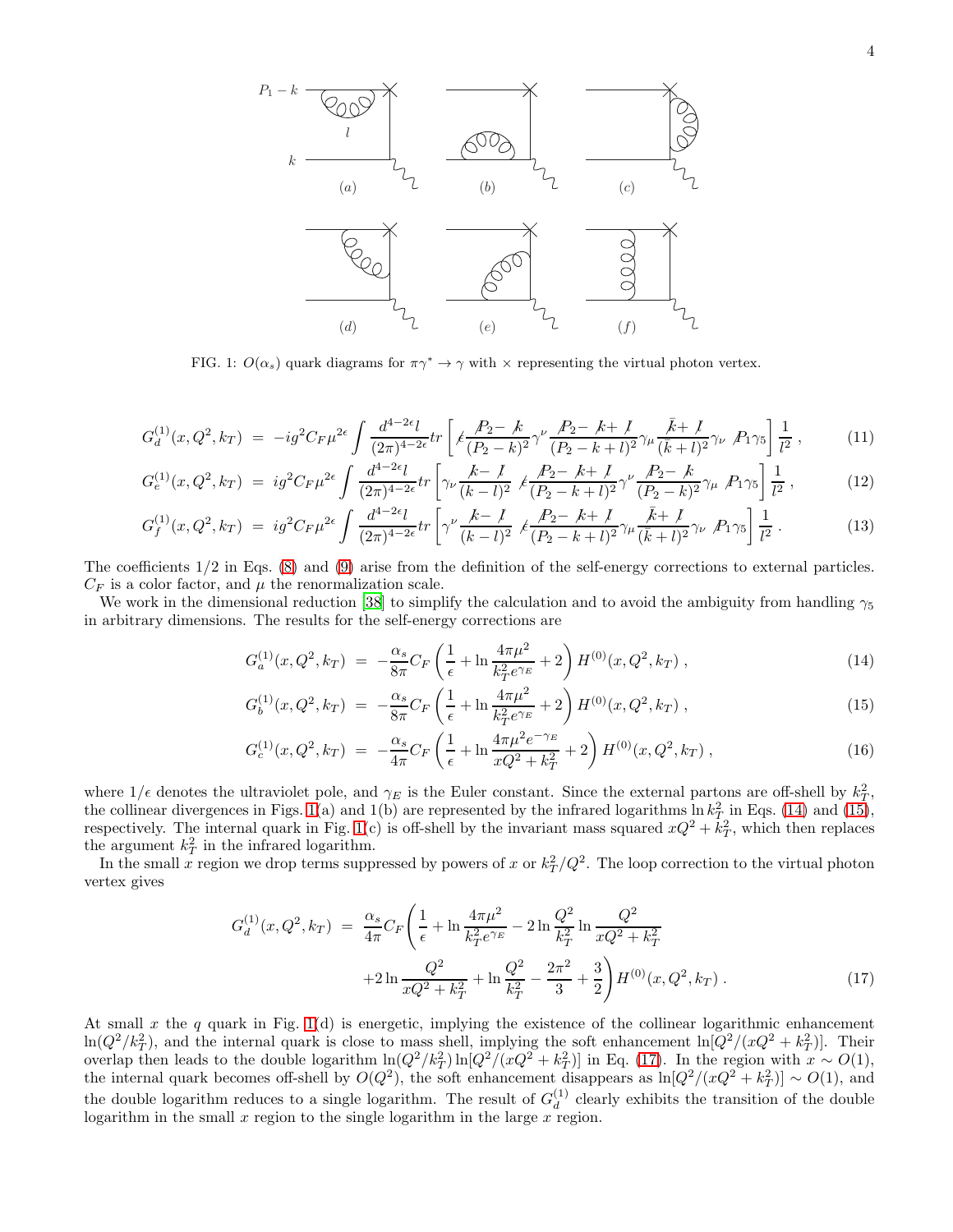The above double logarithm deserves more discussion, which can be reexpressed as

<span id="page-4-1"></span>
$$
-2\ln\frac{Q^2}{k_T^2}\ln\frac{Q^2}{xQ^2+k_T^2} = -\ln^2\frac{Q^2}{k_T^2} - \ln^2\frac{Q^2}{xQ^2+k_T^2} + \ln^2\frac{xQ^2+k_T^2}{k_T^2} \,. \tag{18}
$$

The first term is known as the Sudakov logarithm [\[4](#page-11-3), [24\]](#page-12-6), which will be absorbed into the pion wave function as stated before. The Sudakov effect from resumming this double logarithm suppresses the contribution from the small  $k_T$  region, ie., the region with a large impact parameter [\[5](#page-11-4)]. The second term exists even in collinear factorization theorem without taking into account  $k_T$  [\[31,](#page-12-13) [39](#page-12-21)],  $\ln[Q^2/(x\dot{Q}^2+k_T^2)] \sim \ln^2 x$ , which can not be factorized into the pion wave function. This threshold logarithm is important at small  $x$ , where the internal quark approaches mass shell. Hence, a jet function has been introduced to absorb  $\ln^2 x$ , and its resummation effect suppresses contributions from the small x region [\[33\]](#page-12-15). The third term, being of  $O(1)$ , does not require an all-order organization.

The loop correction to the out-going on-shell photon vertex is written as

$$
G_e^{(1)}(x,Q^2,k_T) = \frac{\alpha_s}{4\pi} C_F \left( \frac{1}{\epsilon} + \ln \frac{4\pi\mu^2}{k_T^2 e^{\gamma_E}} + \ln \frac{xQ^2 + k_T^2}{k_T^2} + \frac{3}{2} \right) H^{(0)}(x,Q^2,k_T) ,\qquad (19)
$$

which does not contain a double logarithm for the following reason. In the large  $x$  region the internal quark is off-shell by  $O(Q^2)$ , and the soft enhancement disappears. In the small x region the  $\bar{q}$  quark becomes soft, and the associated collinear enhancement is diminished by the limited phase space for the loop momentum. Therefore, there is a lack of overlap of the collinear and soft enhancements, and only the  $O(1)$  single logarithm exists.

At last, the evaluation of the box diagram Fig.  $1(f)$  is simple, giving a power-suppressed contribution at small x. In the region with  $x \sim O(1)$ , ie.,  $k^+ \sim O(Q)$ , the internal quark in Fig. [1\(](#page-3-0)f) is off-shell by  $1/[P_2 \cdot (k-l)] \sim 1/Q^2$  for either a collinear loop momentum  $l^+ \sim O(Q)$  or an ultraviolet loop momentum  $l^{\mu} \sim O(Q)$ , the same as  $1/(P_2 \cdot k) \sim 1/Q^2$  in the LO amplitude. Namely, the radiative correction from the box diagram does not change the LO power-law behavior, and its contribution is finite. In the region with small  $x \sim O(\Lambda)$ ,  $\Lambda$  being a hadronic scale, the LO amplitude scales like  $1/(P_2 \cdot k) \sim 1/(Q\Lambda)$ , while the internal quark in Fig. [1\(](#page-3-0)f) remains off-shell by  $1/[P_2 \cdot (k-l)] \sim 1/Q^2$  for either collinear or ultraviolet l. Thus the contribution from the box diagram becomes power-suppressed and negligible, and we have  $G_f^{(1)}$  $f_f^{(1)}(x,Q^2,k_T) = 0$  at leading power. The above observation is consistent with the corresponding NLO analysis in collinear factorization theorem [\[31\]](#page-12-13), which indicates the vanishing of the box-diagram contribution in the small x region explicitly.

The sum of the radiative corrections from the quark diagrams Figs.  $1(a)$  $1(a)$ -(f) gives

<span id="page-4-2"></span>
$$
G^{(1)}(x, Q^2, k_T) = \sum_{i=a}^{f} G_i^{(1)}(x, Q^2, k_T)
$$
  
= 
$$
-\frac{\alpha_s}{4\pi} C_F \left(2 \ln \frac{Q^2}{k_T^2} \ln \frac{Q^2}{xQ^2 + k_T^2} - 3 \ln \frac{Q^2}{k_T^2} + 1 + \frac{2\pi^2}{3} \right) H^{(0)}(x, Q^2, k_T).
$$
 (20)

It is observed that all the ultraviolet poles cancel and the  $\mu$  dependence disappears completely, a consequence of the conservation of the current that defines the pion transition form factor. It will be demonstrated in the next subsection that the effective diagrams for the pion wave function generate the same infrared logarithms  $\ln k_T^2$ .

#### B. Effective Diagrams

We first explain the appearance of the nonphysical light-cone divergences in the naive definition for  $k_T$ -dependent hadron wave functions. To factor out the collinear gluons in Figs.  $1(d)$  and  $1(e)$ , the following approximation for the product of the two internal quark propagators has been employed [\[35\]](#page-12-17),

<span id="page-4-0"></span>
$$
\frac{2P_2^{\nu}}{(P_2 - k)^2 (P_2 - k + l)^2} \approx \frac{n_{-}^{\nu}}{n_{-} \cdot l} \left[ -\frac{1}{xQ^2 + k_T^2} + \frac{1}{(x - l^+ / P_1^+) Q^2 + |\mathbf{k}_T - \mathbf{l}_T|^2} \right],\tag{21}
$$

where  $2P_2^{\nu}$  comes from the contraction of  $P_2$  and  $\gamma^{\nu}$  in the numerators of Eqs. [\(11\)](#page-2-2) and [\(12\)](#page-2-2). The factor  $n_{-}^{\nu}/n_{-} \cdot l$ is exactly the Feynman rule associated with the Wilson line along the light cone, which is necessary for the gauge invariance of the nonlocal matrix element in the pion wave function. The first (second) term in the above splitting corresponds to the case without (with) the loop momentum  $l$  flowing through the hard scattering. It is easy to see that the right-hand side of Eq. [\(21\)](#page-4-0) is well-defined in the  $n- l = l^+ \to 0$  limit, if the transverse momenta  $k_T^2$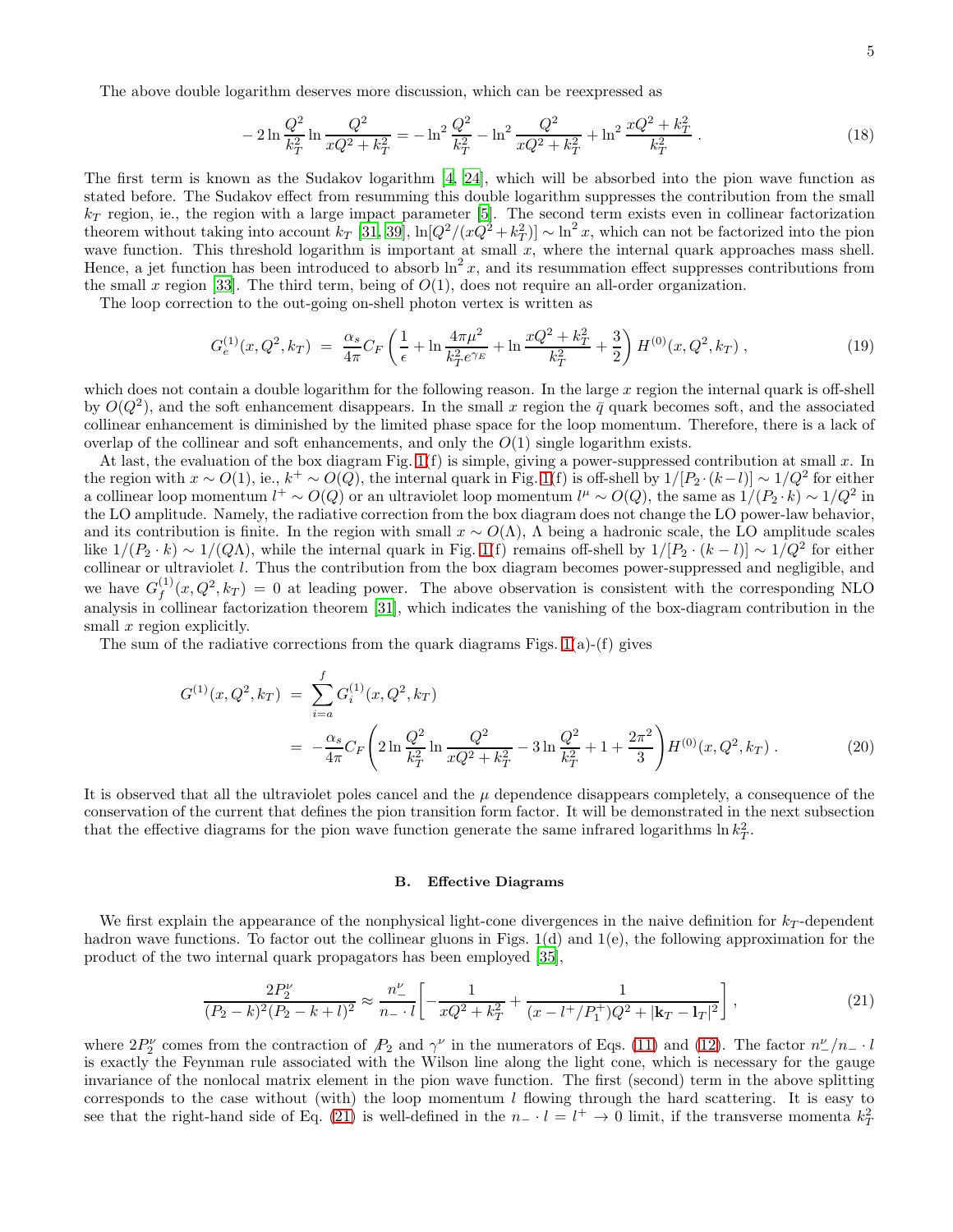

<span id="page-5-0"></span>FIG. 2:  $O(\alpha_s)$  effective diagrams for the pion wave function.

and  $|\mathbf{k}_T - \mathbf{l}_T|^2$  are dropped. That is, collinear factorization can be made gauge-invariant and free of the light-cone singularities. However, singularities from  $l^+ \to 0$  are developed, when the transverse momenta are included, implying that the factorization of collinear gluons should be performed more carefully in  $k_T$  factorization theorem. This is the reason the naive definition is modified into Eq. [\(5\)](#page-2-0) with the non-light-like vector n, which makes finite  $n \cdot l$  as  $l^+ \to 0$ .

The explicit expressions for the  $O(\alpha_s)$  effective diagrams displayed in Fig. [2\(](#page-5-0)a)-(g) are written, following Eq. [\(5\)](#page-2-0), as

<span id="page-5-1"></span>
$$
\Phi_a^{(1)}(x, k_T; x', k_T') = -\frac{i}{8} g^2 C_F \mu_f^{2\epsilon} \int \frac{d^{4-2\epsilon}l}{(2\pi)^{4-2\epsilon}} tr \left[ \gamma_5 \ \hbar - \frac{\bar{k}}{\bar{k}^2} \gamma^\nu \frac{\bar{k} - \bar{l}}{(\bar{k} - l)^2} \gamma_\nu \ \hbar + \gamma_5 \right] \frac{1}{l^2} \times \delta(x - x') \delta(\mathbf{k}_T - \mathbf{k}_T'), \tag{22}
$$

$$
\Phi_b^{(1)}(x, k_T; x', k'_T) = -\frac{i}{8} g^2 C_F \mu_f^{2\epsilon} \int \frac{d^{4-2\epsilon}l}{(2\pi)^{4-2\epsilon}} tr \left[ \gamma^\nu \frac{k}{(k-l)^2} \gamma_\nu \frac{k}{k^2} \gamma_5 \ \hat{h}_- \ \hat{h}_+ \gamma_5 \right] \frac{1}{l^2} \times \delta(x-x') \delta(\mathbf{k}_T - \mathbf{k}'_T) , \tag{23}
$$

$$
\Phi_c^{(1)}(x, k_T; x', k'_T) = \frac{i}{4} g^2 C_F \mu_f^{2\epsilon} \int \frac{d^{4-2\epsilon} l}{(2\pi)^{4-2\epsilon}} \left[ \gamma^\nu \frac{k-1}{(k-l)^2} \gamma_5 \right] \frac{\bar{k} + 1}{(\bar{k}+l)^2} \gamma_\nu \left[ \frac{1}{l^2} \right] \frac{1}{l^2}
$$
  
 
$$
\times \delta \left( x - x' - \frac{l^+}{P_1^+} \right) \delta(\mathbf{k}_T - \mathbf{k}_T' - \mathbf{l}_T) , \qquad (24)
$$

$$
\Phi_d^{(1)}(x, k_T; x', k'_T) = -\frac{i}{4} g^2 C_F \mu_f^{2\epsilon} \int \frac{d^{4-2\epsilon}l}{(2\pi)^{4-2\epsilon}} tr \left[ \gamma_5 \; \hbar - \frac{\bar{k} + \;l}{(\bar{k} + l)^2} \gamma_\nu \; \hbar + \gamma_5 \right] \frac{1}{l^2} \frac{n^\nu}{n \cdot l} \times \delta(x - x') \delta(\mathbf{k}_T - \mathbf{k}'_T) , \tag{25}
$$

$$
\Phi_e^{(1)}(x, k_T; x', k_T') = \frac{i}{4} g^2 C_F \mu_f^{2\epsilon} \int \frac{d^{4-2\epsilon} l}{(2\pi)^{4-2\epsilon}} tr \left[ \gamma_5 \left( \frac{\bar{k} + l}{(\bar{k} + l)^2} \gamma_\nu \left( \frac{\bar{k} + l}{l^2} \gamma_\nu \right) \frac{1}{l^2} \frac{n^\nu}{n \cdot l} \right) \times \delta \left( x - x' - \frac{l^+}{P_1^+} \right) \delta(\mathbf{k}_T - \mathbf{k}_T' - \mathbf{l}_T) ,
$$
\n(26)

$$
\Phi_f^{(1)}(x, k_T; x', k'_T) = \frac{i}{4} g^2 C_F \mu_f^{2\epsilon} \int \frac{d^{4-2\epsilon} l}{(2\pi)^{4-2\epsilon}} tr \left[ \gamma_\nu \frac{k - l}{(k-l)^2} \gamma_5 \ \hat{n}_- \ \hat{n}_+ \gamma_5 \right] \frac{1}{l^2} \frac{n^\nu}{n \cdot l} \times \delta(x - x') \delta(\mathbf{k}_T - \mathbf{k}'_T), \tag{27}
$$

$$
\Phi_g^{(1)}(x, k_T; x', k'_T) = -\frac{i}{4} g^2 C_F \mu_f^{2\epsilon} \int \frac{d^{4-2\epsilon} l}{(2\pi)^{4-2\epsilon}} tr \left[ \gamma_\nu \frac{k - \ell}{(k - l)^2} \gamma_5 \ \hat{h}_- \ \hat{h}_+ \gamma_5 \right] \frac{1}{l^2} \frac{n^\nu}{n \cdot l} \times \delta \left( x - x' - \frac{l^+}{P_1^+} \right) \delta(\mathbf{k}_T - \mathbf{k}'_T - \mathbf{l}_T) ,
$$
\n(28)

where  $n_+ = (1, 0, \mathbf{0}_T)$  is a null vector along the pion momentum  $P_1$ , and the arguments  $\mu_f$  and  $\zeta^2$  of  $\Phi^{(1)}$  are not exhibited for brevity. Note that the zeroth-order wave function is given by  $\Phi^{(0)} = \delta(x - x')\delta(\mathbf{k}_T - \mathbf{k}'_T)$  here.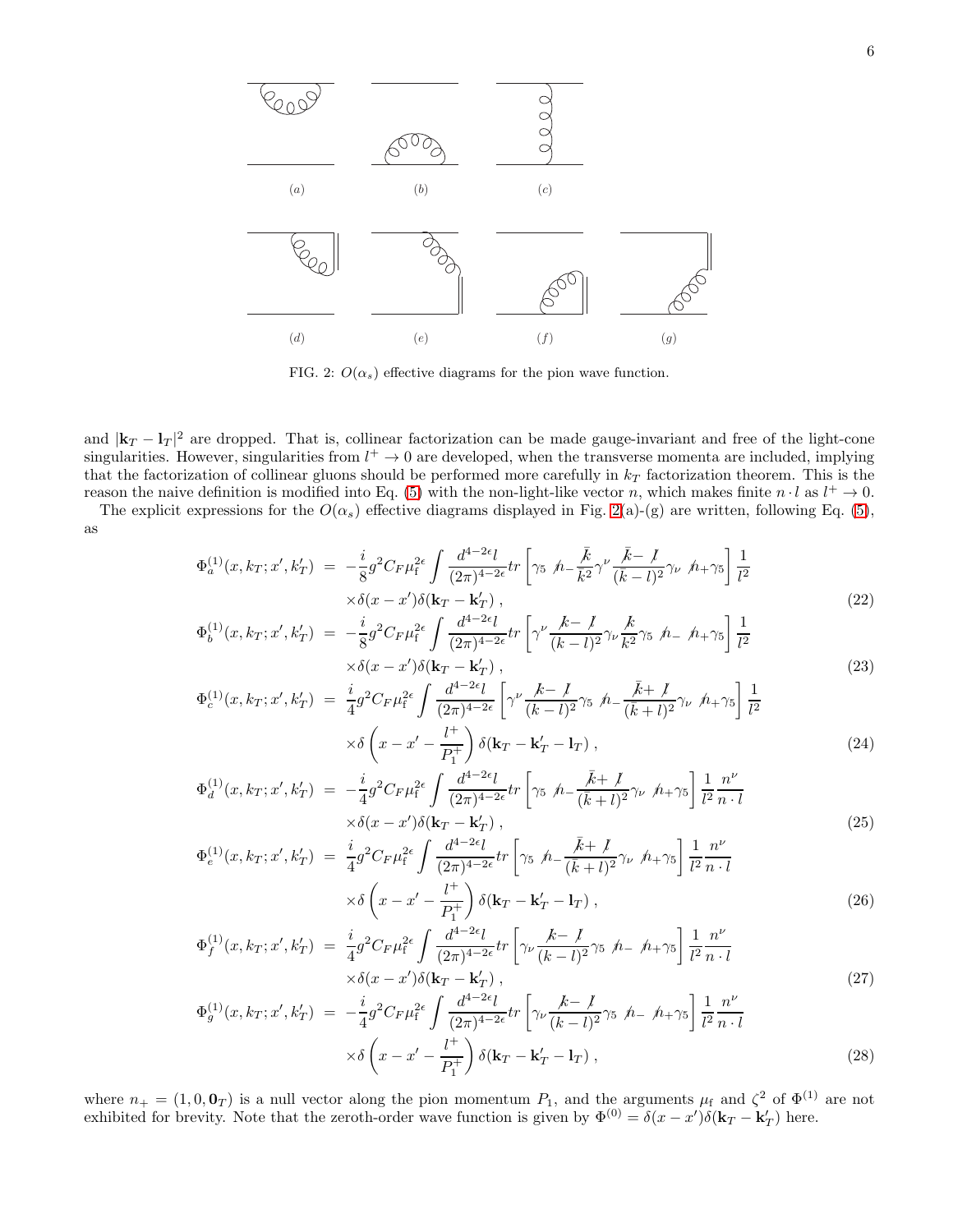We compute the convolution of  $\Phi^{(1)}$  with the LO hard kernel  $H^{(0)}$  in Eq. [\(3\)](#page-1-1) over the integration variables x' and  $k'_T$ , denoted by ⊗ below:

$$
\Phi_i^{(1)} \otimes H^{(0)} \equiv \int dx' d^2 k'_T \Phi_i^{(1)}(x, k_T; x', k'_T) H^{(0)}(x', Q^2, k'_T) . \tag{29}
$$

The self-energy corrections in Figs.  $2(a)$  and  $2(b)$  are similar to the quark diagrams in Figs.  $1(a)$  and  $1(b)$ , respectively, and the results are

$$
\Phi_a^{(1)} \otimes H^{(0)} = -\frac{\alpha_s}{8\pi} C_F \left( \frac{1}{\epsilon} + \ln \frac{4\pi\mu_f^2}{k_T^2 e^{\gamma_E}} + 2 \right) H^{(0)}(x, Q^2, k_T) ,\qquad (30)
$$

$$
\Phi_b^{(1)} \otimes H^{(0)} = -\frac{\alpha_s}{8\pi} C_F \left( \frac{1}{\epsilon} + \ln \frac{4\pi\mu_f^2}{k_T^2 e^{\gamma_E}} + 2 \right) H^{(0)}(x, Q^2, k_T) \,. \tag{31}
$$

Similarly, the contribution from the box diagram Fig.  $2(c)$  is power-suppressed in the small x region, and we have  $\Phi_c^{(1)} \otimes H^{(0)} = 0.$ 

When evaluating Eqs. [\(25\)](#page-5-1)-[\(28\)](#page-5-1), the sign of the plus component  $n^+$  of the vector n is arbitrary, which could be positive or negative  $(n^{-}$  has a positive sign, the same as of  $P_2^-$ ). Choosing  $n^{+} < 0$ , ie.,  $n^{2} < 0$  as in [\[5,](#page-11-4) [8](#page-11-7), [11,](#page-11-10) [12\]](#page-11-11), Fig. [2\(](#page-5-0)d) leads, in the small  $x$  region, to

<span id="page-6-0"></span>
$$
\Phi_d^{(1)} \otimes H^{(0)} = \frac{\alpha_s}{4\pi} C_F \left( \frac{1}{\epsilon} + \ln \frac{4\pi\mu_\text{f}^2}{k_T^2 e^{\gamma_E}} - \ln^2 \frac{\zeta^2}{k_T^2} + \ln \frac{\zeta^2}{k_T^2} + 2 - \frac{\pi^2}{3} \right) H^{(0)}(x, Q^2, k_T) ,\tag{32}
$$

which reproduces the Sudakov logarithm  $\ln^2(Q^2/k_T^2)$  from Fig. [1\(](#page-3-0)d) in Eq. [\(18\)](#page-4-1), noticing the scale  $\zeta^2 = |n^-|/n^+|Q^2$ . The light-cone divergences are regularized in the price that the universality of a wave function is lost, for it depends on the external kinematic variable through  $\zeta^2$ . This problem can be alleviated by extracting the evolution in  $\zeta^2$  from Eq. [\(5\)](#page-2-0) [\[19\]](#page-12-1), ie., by resumming  $\ln^2(\zeta^2/k_T^2)$  in Eq. [\(32\)](#page-6-0) into the Sudakov factor [\[24,](#page-12-6) [40\]](#page-12-22). The initial condition of the evolution is universal, like a distribution amplitude in collinear factorization theorem. We stress that the Sudakov resummation, accurate up to fixed loops, does not remove the  $\zeta^2$  dependence of a wave function completely. That is, nonfactorizability may occur at subleading level in  $k<sub>T</sub>$  factorization of the pion transition form factor.

The hard kernel associated with  $\Phi_e^{(1)}$ , ie., the second term in Eq. [\(21\)](#page-4-0), demands the physical range of  $l^+$  to be  $-\bar{k}^+ \leq l^+ \leq k^+$ , which corresponds to the range of the parton momentum fraction  $1 \geq x' \geq 0$ . As computing the convolution of  $\Phi_e^{(1)}$  with  $H^{(0)}$ , this fact should be taken into account. Moreover, we assume  $\zeta^2 \sim Q^2$  by choosing  $|n^+| \sim n^-$  to avoid creating the additional large logarithm  $\ln(\zeta^2/Q^2)$ . The leading-power expression for Fig. [2\(](#page-5-0)e) is then given, in the small  $x$  region, by

<span id="page-6-1"></span>
$$
\Phi_e^{(1)} \otimes H^{(0)} = \frac{\alpha_s}{4\pi} C_F \ln^2 \frac{\zeta^2 (xQ^2 + k_T^2)}{Q^2 k_T^2} H^{(0)}(x, Q^2, k_T) ,\qquad (33)
$$

where terms vanishing with  $k_T^2 \to 0$  have been dropped. It is found that Fig. [2\(](#page-5-0)e) does not generate a large double logarithm with  $\zeta^2 \sim Q^2$ .

It is interesting to obtain the results corresponding to  $n^+ > 0$  for Figs. [2\(](#page-5-0)d) and 2(e). One simply analytically continues Eqs. [\(32\)](#page-6-0) and [\(33\)](#page-6-1) into the region with  $n^2 > 0$  by means of the principle-value prescription,

$$
P\left[\ln^2\frac{(n \cdot P_1)^2}{n^2}\right] = \ln^2\frac{(n \cdot P_1)^2}{|n^2|} - \pi^2 \,, \quad P\left[\ln\frac{(n \cdot P_1)^2}{n^2}\right] = \ln\frac{(n \cdot P_1)^2}{|n^2|} \,. \tag{34}
$$

We then derive from Eq. [\(32\)](#page-6-0)

$$
\Phi_d^{(1)} \otimes H^{(0)} = \frac{\alpha_s}{4\pi} C_F \left( \frac{1}{\epsilon} + \ln \frac{4\pi\mu_f^2}{k_T^2 e^{\gamma_E}} - \ln^2 \frac{\zeta^2}{k_T^2} + \ln \frac{\zeta^2}{k_T^2} + 2 - \frac{4\pi^2}{3} \right) H^{(0)}(x, Q^2, k_T) ,\tag{35}
$$

which can be confirmed by calculating the loop integral in Eq. [\(25\)](#page-5-1) directly for  $n^2 > 0$ . It shows that the choices  $n^2 > 0$  and  $n^2 < 0$  lead to expressions different only by a constant term. Because the *n*-dependent double logarithms cancel in the summation

$$
(\Phi_d^{(1)} + \Phi_e^{(1)}) \otimes H^{(0)} = \frac{\alpha_s}{4\pi} C_F \left[ \frac{1}{\epsilon} + \ln \frac{4\pi\mu_f^2}{k_T^2 e^{\gamma_E}} - 2\ln \frac{\zeta^2}{k_T^2} \ln \frac{Q^2}{xQ^2 + k_T^2} + \ln^2 \frac{Q^2}{xQ^2 + k_T^2} + \ln \frac{\zeta^2}{k_T^2} + 2 - \frac{\pi^2}{3} \right] H^{(0)}(x, Q^2, k_T) , \tag{36}
$$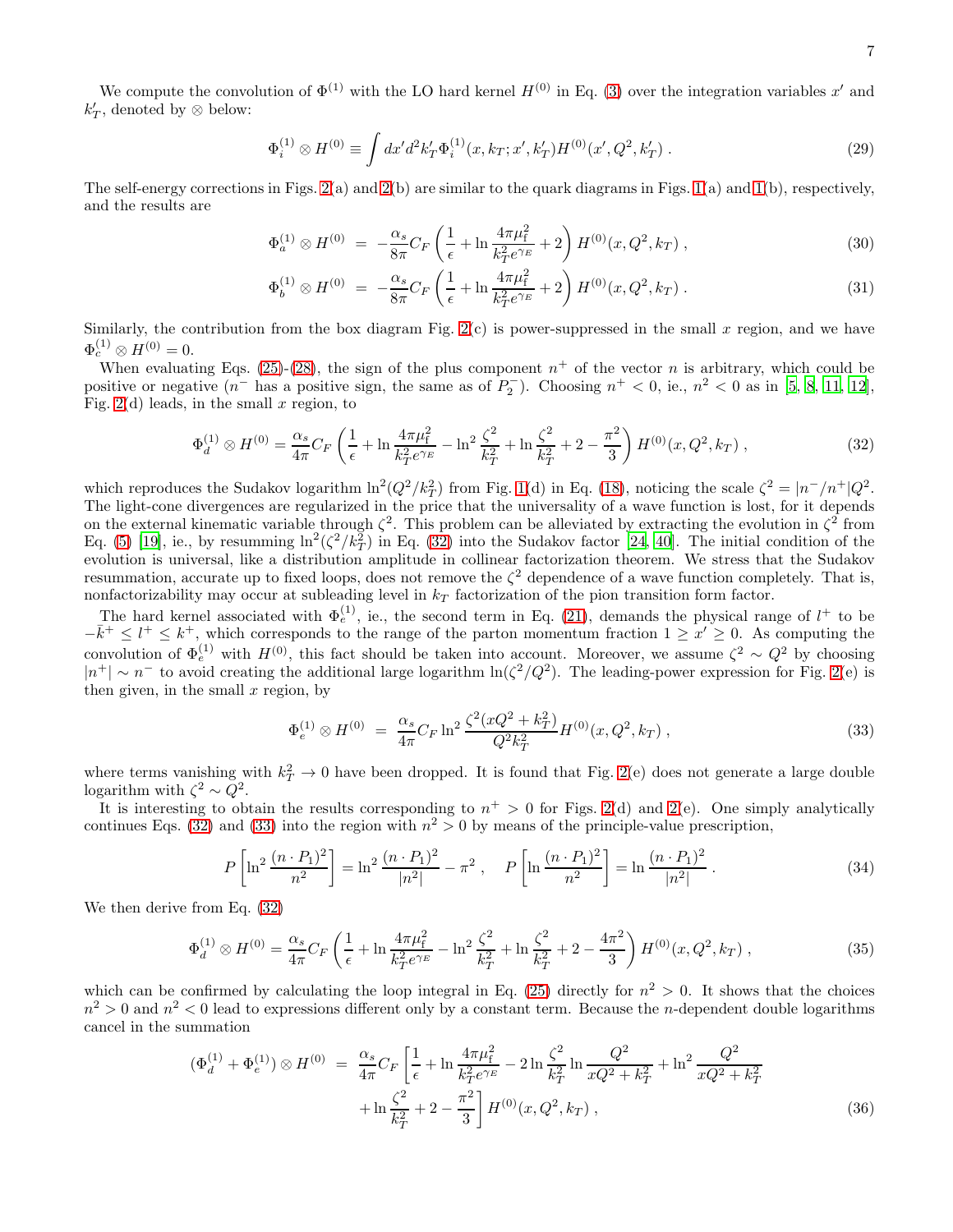

<span id="page-7-3"></span>FIG. 3:  $O(\alpha_s)$  diagrams for the jet function.

 $(\Phi_d^{(1)} + \Phi_e^{(1)}) \otimes H^{(0)}$  does not depend on the sign of  $n^2$  actually.

Applying the variable change  $l \to -l$ , and the transformation  $n \to -n$  and  $k \to \bar{k}$ , Eq. [\(27\)](#page-5-1) becomes identical to Eq. [\(25\)](#page-5-1). Therefore, the result from Fig. [2\(](#page-5-0)f) is the same as of Fig. 2(d), but with the replacement of  $\bar{k} \approx P_1$  by k, ie.,  $\zeta$  by  $x\zeta$ . Keeping terms which do not vanish with  $k_T^2 \to 0$ , we have

<span id="page-7-0"></span>
$$
\Phi_f^{(1)} \otimes H^{(0)} = \frac{\alpha_s}{4\pi} C_F \left( \frac{1}{\epsilon} + \ln \frac{4\pi\mu_{\rm f}^2}{k_T^2 e^{\gamma_E}} - \ln^2 \frac{x^2 \zeta^2}{k_T^2} + \ln \frac{x^2 \zeta^2}{k_T^2} + 2 - \frac{\pi^2}{3} \right) H^{(0)}(x, Q^2, k_T) ,\tag{37}
$$

where the double logarithm, being large in the region of  $x \sim O(1)$ , attenuates with the decrease of x. It should disappear, after combined with the contribution from Fig. [2\(](#page-5-0)g), since such a double logarithm is absent in the corresponding quark diagram Fig. [1\(](#page-3-0)e) in any region of x. The same variable transformation relating  $\Phi_f^{(1)}$  to  $\Phi_d^{(1)}$  is for applicable to  $\Phi_g^{(1)}$ , for the latter involves the nontrivial convolution with  $H^{(0)}$ . Hence,  $\Phi_g^{(1)} \otimes H^{(0)}$  is expected to have an expression different from  $\Phi_e^{(1)} \otimes H^{(0)}$ . Retaining terms which are finite as  $k_T \to 0$ , Fig. [2\(](#page-5-0)g) leads, in the small x region with  $xQ^2 \gg x^2 \zeta^2$ , to

<span id="page-7-1"></span>
$$
\Phi_g^{(1)} \otimes H^{(0)} = \frac{\alpha_s}{4\pi} C_F \ln^2 \frac{x^2 \zeta^2}{k_T^2} H^{(0)}(x, Q^2, k_T) \,. \tag{38}
$$

The cancellation of the double logarithms in the summation of Eqs. [\(37\)](#page-7-0) and [\(38\)](#page-7-1) is obvious. For a similar reason,  $(\Phi_f^{(1)} + \Phi_g^{(1)}) \otimes H^{(0)}$  is independent of the sign of  $n^2$ .

Summing all the above  $O(\alpha_s)$  quark-level wave functions, we derive

<span id="page-7-2"></span>
$$
\Phi^{(1)} \otimes H^{(0)} = \sum_{i=a}^{g} \Phi_i^{(1)} \otimes H^{(0)} \n= \frac{\alpha_s}{4\pi} C_F \left( \frac{1}{\epsilon} + \ln \frac{4\pi\mu_f^2}{k_T^2 e^{\gamma_E}} - \ln^2 \frac{\zeta^2}{k_T^2} + \ln^2 \frac{\zeta^2 (xQ^2 + k_T^2)}{Q^2 k_T^2} + \ln \frac{\zeta^2}{k_T^2} + \ln \frac{x^2 \zeta^2}{k_T^2} + 2 - \frac{2\pi^2}{3} \right) H^{(0)}(x, Q^2, k_T)
$$
\n(39)

In contrast to Eq. [\(20\)](#page-4-2), which is independent of the renormalization scale  $\mu$ , the above expression depends on the factorizations scale  $\mu_f$ . The Sudakov resummation and the renormalization-group method can be applied to organize the logarithms  $\ln^2(\zeta^2/k_T^2)$  and  $\ln(\mu_f^2/k_T^2)$  to all orders, respectively [\[8\]](#page-11-7).

### C.  $O(\alpha_s)$  Hard Kernel

We renormalize Eq. [\(39\)](#page-7-2) in the modified minimal subtraction scheme, and then take the difference of Eqs. [\(20\)](#page-4-2) and [\(39\)](#page-7-2) to obtain the  $O(\alpha_s)$  hard kernel for the pion transition form factor. It is easy to find that the hard kernels  $H_{a,b}^{(1)} \equiv G_{a,b}^{(1)} - \Phi_{a,b}^{(1)} \otimes H^{(0)}, H_c^{(1)} \equiv G_c^{(1)}, H_d^{(1)} \equiv G_d^{(1)} - (\Phi_d^{(1)} + \Phi_e^{(1)}) \otimes H^{(0)}, H_e^{(1)} \equiv G_e^{(1)} - (\Phi_f^{(1)} + \Phi_g^{(1)}) \otimes H^{(0)},$  and  $H_f^{(1)} \equiv G_f^{(1)} - \Phi_c^{(1)} \otimes H^{(0)} = 0$  associated with Figs. [1\(](#page-3-0)a)-(f) are all free of the infrared logarithms  $\ln k_T^2$  as claimed before. Compared to [\[30](#page-12-12)], we do not need the additional soft function  $S$  to achieve this cancellation. The difference is that the self-energy corrections to the Wilson lines have been included into the set of effective diagrams for the pion wave function in [\[30\]](#page-12-12). Hence, S must be introduced to remove these artificially included infrared divergences. We stress that the self-energy corrections to the Wilson lines do not exist, because such diagrams are not generated in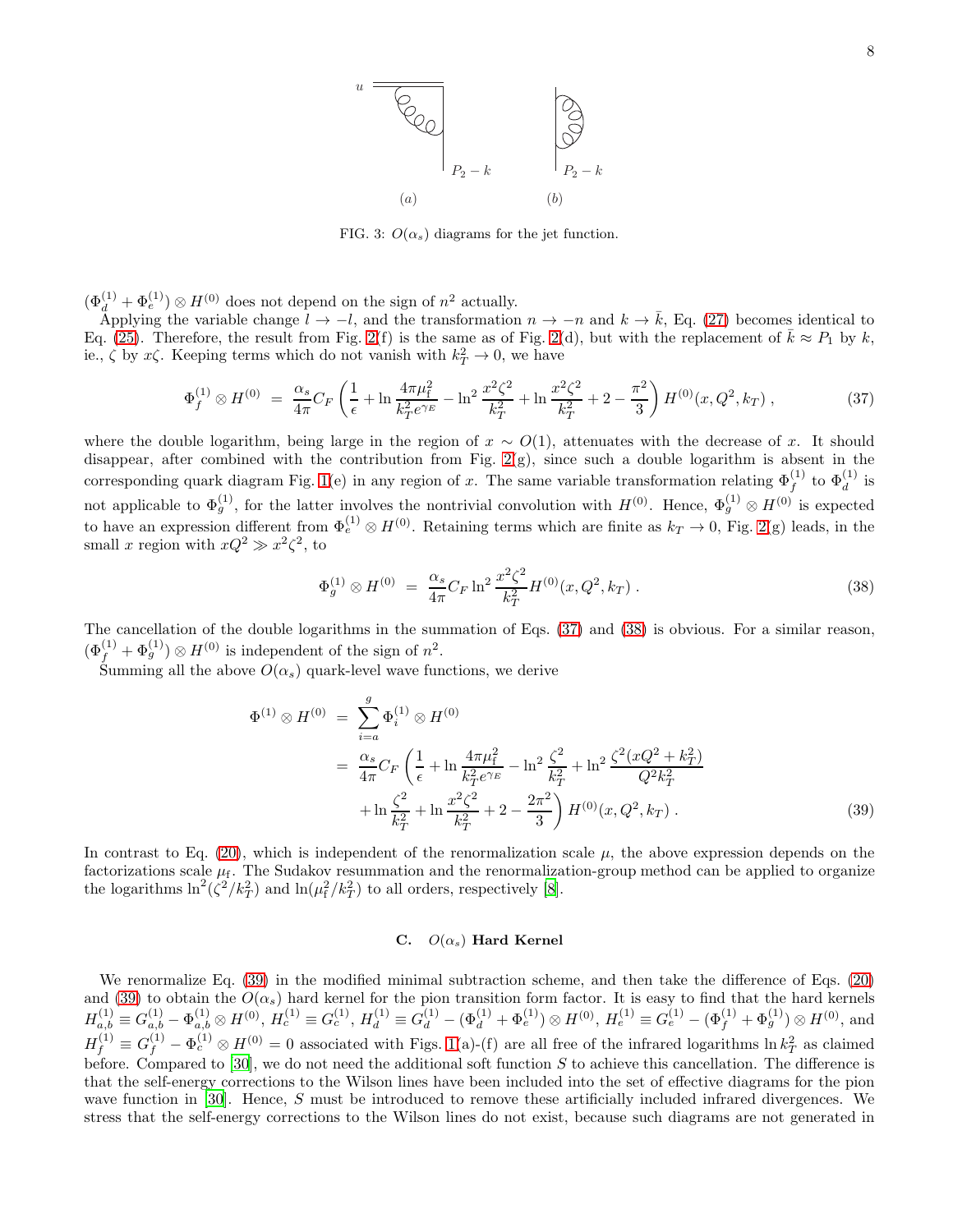the derivation of factorization theorem using the diagrammatic approach [\[7](#page-11-6)]. This observation is consistent with the postulation that the gauge fields appearing in the Wilson lines in Eq. [\(6\)](#page-2-3) are regarded as bare fields [\[19](#page-12-1)].

After subtracting the effective diagrams from the quark diagrams, the resultant hard kernel depends on the factorization scheme that defines the renormalization of Eq. [\(39\)](#page-7-2). The quark diagrams do not have such a scheme dependence as shown in Eq. [\(20\)](#page-4-2). When making a physical prediction from factorization theorem, one convolutes the hard kernel with a model for the pion wave function (not with the effective diagrams), so that the scheme dependence in the hard kernel remains. As stated in the Introduction, the scheme dependence of physical predictions is usually minimized by adhering to a fixed prescription for deriving hard kernels, which will be elucidated below. The sum of the  $O(\alpha_s)$  hard kernels is written as

$$
H^{(1)}(x, Q^2, k_T) = \sum_{i=a}^{f} H_i^{(1)}(x, Q^2, k_T)
$$
  
= 
$$
\frac{\alpha_s}{4\pi} C_F \left( -\ln \frac{\mu_f^2}{xQ^2 + k_T^2} + 2\ln \frac{\zeta^2}{Q^2} \ln \frac{Q^2}{xQ^2 + k_T^2} - \ln^2 \frac{Q^2}{xQ^2 + k_T^2} + 2\ln \frac{Q^2}{x\zeta^2} + \ln \frac{Q^2}{xQ^2 + k_T^2} - 3 \right) H^{(0)}(x, Q^2, k_T) .
$$
 (40)

The Sudakov logarithm  $\ln^2(Q^2/k_T^2)$  in Eq. [\(18\)](#page-4-1) for  $G_d^{(1)}$  $\mathbb{d}^{(1)}_d$  has been cancelled by that in Eq. [\(32\)](#page-6-0) for  $\Phi_d^{(1)} \otimes H^{(0)}$ , but the threshold logarithm  $\ln^2[Q^2/(xQ^2+k_T^2)]$  remains in  $H^{(1)}$ . The large threshold logarithm can be absorbed into a jet function [\[33\]](#page-12-15), so that the pertubative expansion of the hard kernel is further improved. At small  $x$ , a collinear enhancement arises from the region with the loop momentum parallel to the internal quark momentum  $P_2 - k \approx P_2$ . To factorize this collinear gluon into the jet function, we replace the  $q$  quark by the eikonal line in some direction  $u$ [\[40,](#page-12-22) [41\]](#page-12-23) as shown in Fig. [3\(](#page-7-3)a). Similarly, we choose  $u^2 \neq 0$  to avoid other infrared divergences, such as those from l parallel to  $P_1$ , which have been absorbed into the pion wave function. Including the self-energy correction to the internal quark, Fig. [3\(](#page-7-3)b), we arrive at the complete set of diagrams for the jet function at  $O(\alpha_s)$ .

Figure [3](#page-7-3) has been evaluated in [\[33\]](#page-12-15), focusing only on the double-logarithm piece  $\ln^2 x$ . Here we work out the single-logarithm and constant pieces too. The explicit expression of the loop integral  $J_a^{(1)}$  associated with Fig. [3\(](#page-7-3)a) is referred to [\[33\]](#page-12-15). We obtain, for  $u^2 < 0$ ,

$$
J_a^{(1)}H^{(0)} = \frac{\alpha_s}{4\pi}C_F \left(\frac{1}{\epsilon} + \ln\frac{4\pi\mu^2 e^{-\gamma_E}}{xQ^2 + k_T^2} - \ln^2\frac{\zeta_u^2}{xQ^2 + k_T^2} + \ln\frac{\zeta_u^2}{xQ^2 + k_T^2} + 2 - \frac{\pi^2}{3}\right)H^{(0)}(x, Q^2, k_T) ,\tag{41}
$$

with the scale  $\zeta_u^2 = 4(u \cdot P_2)^2/|u^2|$ . Figure [3\(](#page-7-3)b) gives a result identical to Eq. [\(16\)](#page-3-1) for Fig. [1\(](#page-3-0)c):

$$
J_b^{(1)}H^{(0)} = -\frac{\alpha_s}{4\pi}C_F \left(\frac{1}{\epsilon} + \ln\frac{4\pi\mu^2 e^{-\gamma_E}}{xQ^2 + k_T^2} + 2\right)H^{(0)}(x, Q^2, k_T) \,. \tag{42}
$$

Note that the sum  $J^{(1)} = J_a^{(1)} + J_b^{(1)}$  $b<sub>b</sub>$ <sup>(1)</sup> is free of ultraviolet divergences and  $\mu$ -independent. That is, the factorization of the jet function does not modify the renormalization-group behavior of the hard kernel. As expected, the jet function is characterized by the invariant mass of the internal quark.

Define  $\zeta^2 = \nu Q^2$  and  $\zeta_u^2 = \nu_u Q^2$  with  $\nu$  and  $\nu_u$  being constants of  $O(1)$ . The hard kernel, after subtracting the  $O(\alpha_s)$  jet function, is given by

<span id="page-8-0"></span>
$$
[H/J]^{(1)}(x, Q^2, k_T) \equiv H^{(1)}(x, Q^2, k_T) - J^{(1)}(x, Q^2, k_T)H^{(0)}(x, Q^2, k_T)
$$
  

$$
= -\frac{\alpha_s}{4\pi}C_F \left[ \ln \frac{\mu_f^2}{xQ^2 + k_T^2} - 2(\ln \nu + \ln \nu_u) \ln \frac{Q^2}{xQ^2 + k_T^2} + 2\ln x \right]
$$
  

$$
3 - \frac{\pi^2}{3} - \ln^2 \nu_u + \ln \nu_u + 2\ln \nu \left[ H^{(0)}(x, Q^2, k_T) \right],
$$
 (43)

in which the double logarithms have been completely removed. Different values of  $\nu$  and  $\nu_u$  correspond to different factorization schemes. Adopting  $\nu = 1$ , ie.,  $\zeta^2 = Q^2$  as in [\[5\]](#page-11-4), and  $\nu_u = 1$ , Eq. [\(43\)](#page-8-0) reduces to

$$
[H/J]^{(1)}(x, Q^2, k_T) = -\frac{\alpha_s}{4\pi} C_F \left( \ln \frac{\mu_f^2}{xQ^2 + k_T^2} + 2\ln x + 3 - \frac{\pi^2}{3} \right) H^{(0)}(x, Q^2, k_T) \,. \tag{44}
$$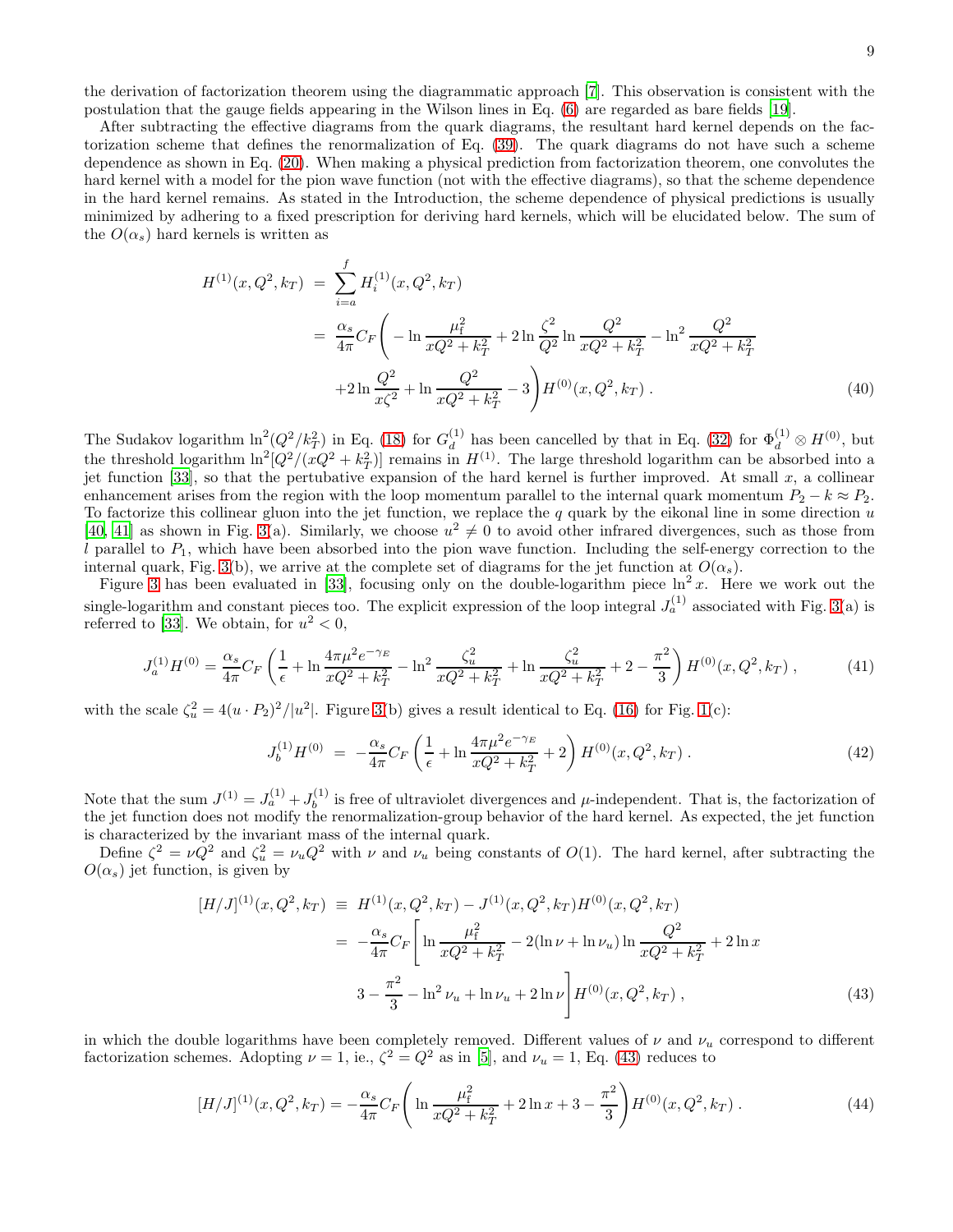

<span id="page-9-0"></span>FIG. 4: (a) Diagrams for  $\lambda dG^{(N+1)}/d\lambda$ , where the bubbles represent  $G^{(N)}$ , and the squares contain the special vertex  $v_{\alpha}$ . (b) Diagrams for  $\lambda d\Phi^{(1)}/d\lambda$ .

Employing the factorization scale  $\mu_f = Q$  and the asymptotic model of the pion wave function, the same as in the LO analysis in  $k_T$  factorization theorem [\[42\]](#page-12-24), the NLO corrections are found to be only 5%. That is, the NLO corrections are not expected to affect much the LO results for  $\pi \gamma^* \to \gamma$ . Our conclusion is drawn under the specific factorization scheme with  $\nu = \nu_u = 1$ . It requires an examination whether NLO corrections are also negligible under the same scheme in other exclusive processes containing pions, such as the pion form factor involved in  $\pi\gamma^* \to \pi$ .

# III. GAUGE INVARIANCE

In this section we prove the gauge invariance of the  $k_T$ -dependent hard kernel for the pion transition form factor by induction. We first show that the  $k_T$  factorization constructed in the Feynman gauge [\[7,](#page-11-6) [35\]](#page-12-17) holds in an arbitrary covariant gauge  $\partial \cdot A = 0$  with the gauge parameter  $\lambda$ , in which the gluon propagator is given by  $(-i/l^2)N^{\mu\nu}(l)$  with the tensor

$$
N^{\mu\nu}(l) = g^{\mu\nu} - (1 - \lambda) \frac{l^{\mu}l^{\nu}}{l^2} \,. \tag{45}
$$

It has been argued that the replacement

$$
g^{\mu\nu} \to \frac{n^{\mu}_{-}l^{\nu}}{n_{-} \cdot l} = g^{\mu\alpha} \frac{n_{-\alpha}l^{\nu}}{n_{-} \cdot l} , \qquad (46)
$$

for a collinear gluon propagator in the Feynman gauge extracts collinear divergences correctly [\[7,](#page-11-6) [35\]](#page-12-17). In the arbitrary covariant gauge we just need to modify the above replacement into

<span id="page-9-1"></span>
$$
N^{\mu\nu}(l) \to \frac{n_-^{\mu}l^{\nu}}{n_- \cdot l} - (1 - \lambda) \frac{l^{\mu}l^{\nu}}{l^2} = N^{\mu\alpha}(l)\frac{n_{-\alpha}l^{\nu}}{n_- \cdot l} , \qquad (47)
$$

and then the procedures for deriving factorization theorem in [\[7,](#page-11-6) [35\]](#page-12-17) follow: the Ward identity is applied to all the contractions of  $l^{\nu}$ , leading to the factorization of the collinear gluon. The factor  $n_{-\alpha}/n_{-} \cdot l$  explains how the Wilson lines are generated in factorizing hadron wave functions. For more details, refer to [\[7,](#page-11-6) [35\]](#page-12-17).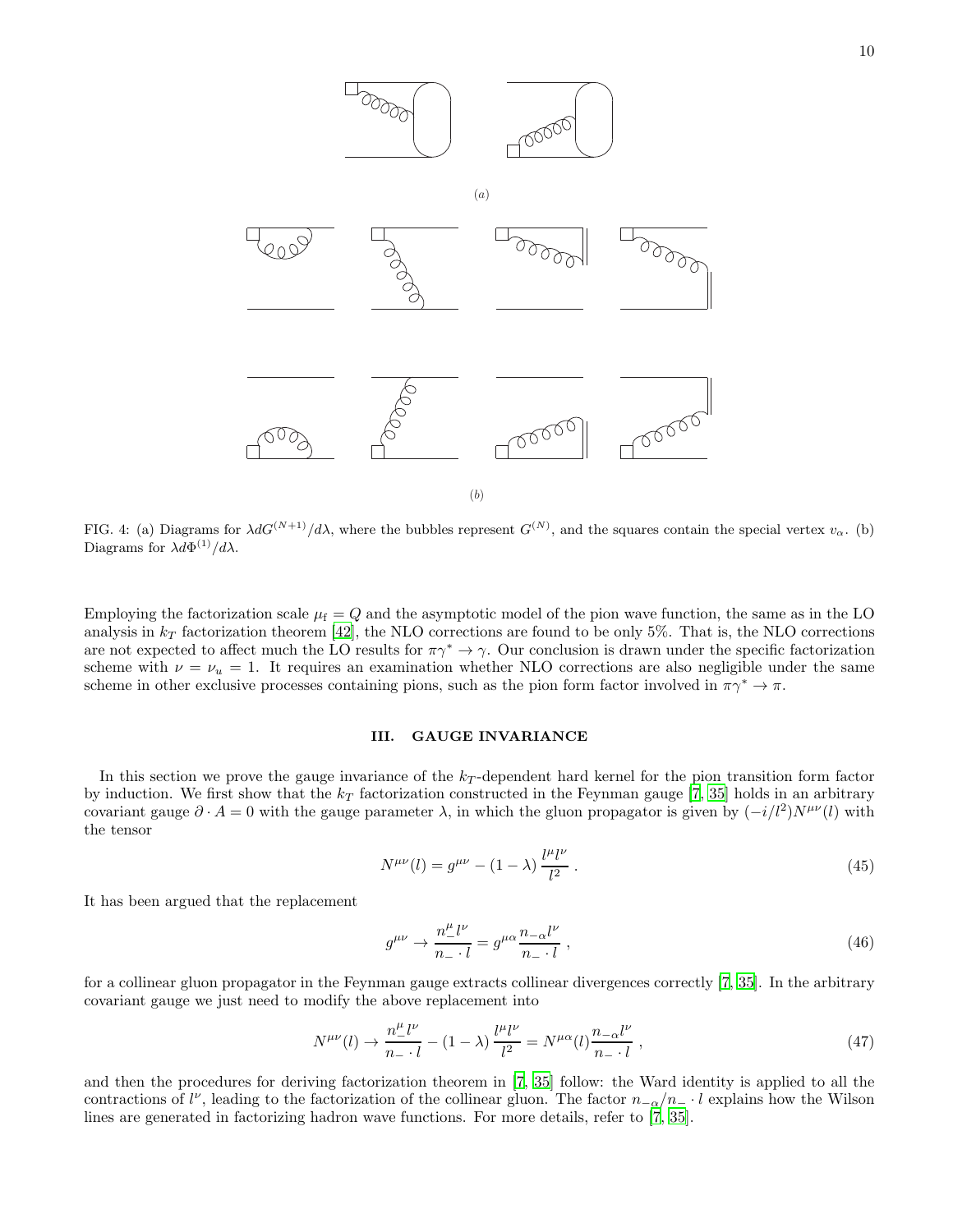The  $k_T$  dependence in a hard kernel implies that the partons entering the quark diagrams and the effective diagrams for the pion wave function are off-shell by  $k_T^2$ . The LO hard kernel  $H^{(0)}(x, Q^2, k_T)$  in Eq. [\(3\)](#page-1-1), which does not contain a gluon, is independent of the gauge parameter  $\lambda$ . Beyond LO, the gauge invariance of a hard kernel is a consequence of the gauge-dependence cancellation between the above two sets of diagrams. Assuming that the hard kernels defined by

<span id="page-10-1"></span>
$$
H^{(j)}(x, Q^2, k_T) = G^{(j)}(x, Q^2, k_T) - \sum_{i=1}^j \int dx' d^2k'_T \Phi^{(i)}(x, k_T; x', k'_T) H^{(j-i)}(x', Q^2, k'_T) ,\qquad (48)
$$

are gauge-invariant for  $j = 1, 2, \cdots N$ , we shall prove the gauge invariance of the  $O(\alpha_s^{N+1})$  hard kernel

<span id="page-10-0"></span>
$$
H^{(N+1)}(x,Q^2,k_T) = G^{(N+1)}(x,Q^2,k_T) - \sum_{i=1}^{N+1} \int dx'd^2k'_T \Phi^{(i)}(x,k_T;x',k'_T) H^{(N+1-i)}(x',Q^2,k'_T) ,\qquad (49)
$$

using the method proposed in [\[43](#page-12-25)]. Note that the external quark spinors in the nonlocal matrix element in Eq. [\(5\)](#page-2-0) have absorbed half of the self-energy corrections. Another half goes into the higher-order wave functions, giving the coefficients  $1/2$  in Eqs. [\(22\)](#page-5-1) and [\(23\)](#page-5-1). The same explanation applies to the appearance of  $1/2$  in Eqs. [\(8\)](#page-2-2) and [\(9\)](#page-2-2) for the  $O(\alpha_s)$  quark diagrams. To discuss the gauge dependence, we consider the full self-energy corrections to the quark diagrams  $G$  and to the effective diagrams  $\Phi$ .

Applying the differential operator  $\lambda d/d\lambda$  to  $H^{(N+1)}$ , it acts only on the gluon propagators in  $G^{(N+1)}$  and  $\Phi^{(i)}$  on the right-hand side of Eq. [\(49\)](#page-10-0), leading to

<span id="page-10-2"></span>
$$
\lambda \frac{d}{d\lambda} N^{\mu\nu} = \lambda \frac{l^{\mu} l^{\nu}}{l^2} = v_{\alpha} (l^{\mu} N^{\alpha\nu} + N^{\mu\alpha} l^{\nu}) , \qquad (50)
$$

with the special vertex  $v_{\alpha} = l_{\alpha}/(2l^2)$ . The derivatives  $\lambda dH^{(N+1-i)}/d\lambda$  vanish due to the gauge-invariant assumption associated with Eq. [\(48\)](#page-10-1). The loop momentum  $l^{\mu}$  ( $l^{\nu}$ ) in Eq. [\(50\)](#page-10-2) contracts with vertices in the diagrams of  $G^{(N+1)}$ and  $\Phi^{(i)}$ , which are then replaced by the special vertex  $v_\alpha$ . Summing all the quark diagrams with various differentiated gluons and employing the Ward identity, only those, in which the special vertex is located at the outer ends of the valence quark lines, are left  $[35, 43]$  $[35, 43]$  $[35, 43]$  as shown in Fig.  $4(a)$ . These diagrams come from the second terms in the following Ward identities associated with the quark and the anti-quark, respectively,

$$
\frac{i(\bar{k}+1)}{(\bar{k}+1)^2}(-i\ 1)\ P_1\gamma_5 = P_1\gamma_5 - \frac{\bar{k}+1}{(\bar{k}+1)^2}\ \bar{k}\ P_1\gamma_5\ ,
$$
  

$$
P_1\gamma_5(-i\ 1)\frac{i(1-k)}{(1-k)^2} = P_1\gamma_5 + P_1\gamma_5\ k\frac{1-k}{(1-k)^2}\ ,
$$
 (51)

where  $P_1\gamma_5$  is the leading spin structure appearing in the expressions for the quark diagrams. We have the similar Ward identities for the effective diagrams with  $h_+\gamma_5$  being substituted for  $P_1\gamma_5$ . The first term is cancelled by one of the two terms from the contraction of  $l$  with the adjacent vertex. If all the external quarks were on mass shell, ie.,  $k_T = 0$ , the second terms also vanish due to  $\bar{k}$ ,  $P_1 = P_1$ ,  $k = 0$ , implying  $\lambda dG^{(N+1)}/d\lambda = 0$  and  $\lambda d\Phi^{(i)}/d\lambda = 0$ . That is, the quark diagrams from full QCD and the effective diagrams for the wave function with on-shell partons are gauge-invariant.

For the differentiated quark diagrams  $G^{(N+1)}$  in Fig. [4\(](#page-9-0)a), the gluon emitting from the special vertex attaches all the lines inside  $G^{(N)}$ . Adopting Eq. [\(47\)](#page-9-1) and the procedures in [\[35](#page-12-17)],  $\lambda dG^{(N+1)}/d\lambda$  is factorized into the convolution of  $G^{(N)}$  with the differentiated  $\Phi^{(1)}$  at leading power in 1/Q:

<span id="page-10-3"></span>
$$
\lambda \frac{d}{d\lambda} G^{(N+1)}(x, Q^2, k_T) = \int dx' d^2k'_T \lambda \frac{d}{d\lambda} \Phi^{(1)}(x, k_T; x', k'_T) G^{(N)}(x', Q^2, k'_T) . \tag{52}
$$

For illustration, we display the effective diagrams for  $\lambda d\Phi^{(1)}/d\lambda$  in Fig. [4\(](#page-9-0)b) explicitly. We repeat the above steps for the differentiated wave function  $\Phi^{(i)}(x, k_T; x', k'_T)$ , and obtain

<span id="page-10-4"></span>
$$
\lambda \frac{d}{d\lambda} \Phi^{(i)}(x, k_T, x'', k_T'') = \int dx' d^2k'_T \lambda \frac{d}{d\lambda} \Phi^{(1)}(x, k_T; x', k_T') \Phi^{(i-1)}(x', k_T'; x'', k_T'') . \tag{53}
$$

Combining Eqs. [\(52\)](#page-10-3) and [\(53\)](#page-10-4), the differentiation of the  $O(\alpha_s^{N+1})$  hard kernel gives

$$
\lambda \frac{d}{d\lambda} H^{(N+1)}(x, Q^2, k_T) = \int dx' d^2 k'_T \lambda \frac{d}{d\lambda} \Phi^{(1)}(x, k_T; x', k'_T)
$$

$$
\times \left[ G^{(N)}(x', Q^2, k'_T) - \sum_{i=0}^N \int dx'' d^2 k''_T \Phi^{(i)}(x', k'_T; x'', k''_T) H^{(N-i)}(x'', Q^2, k''_T) \right], \quad (54)
$$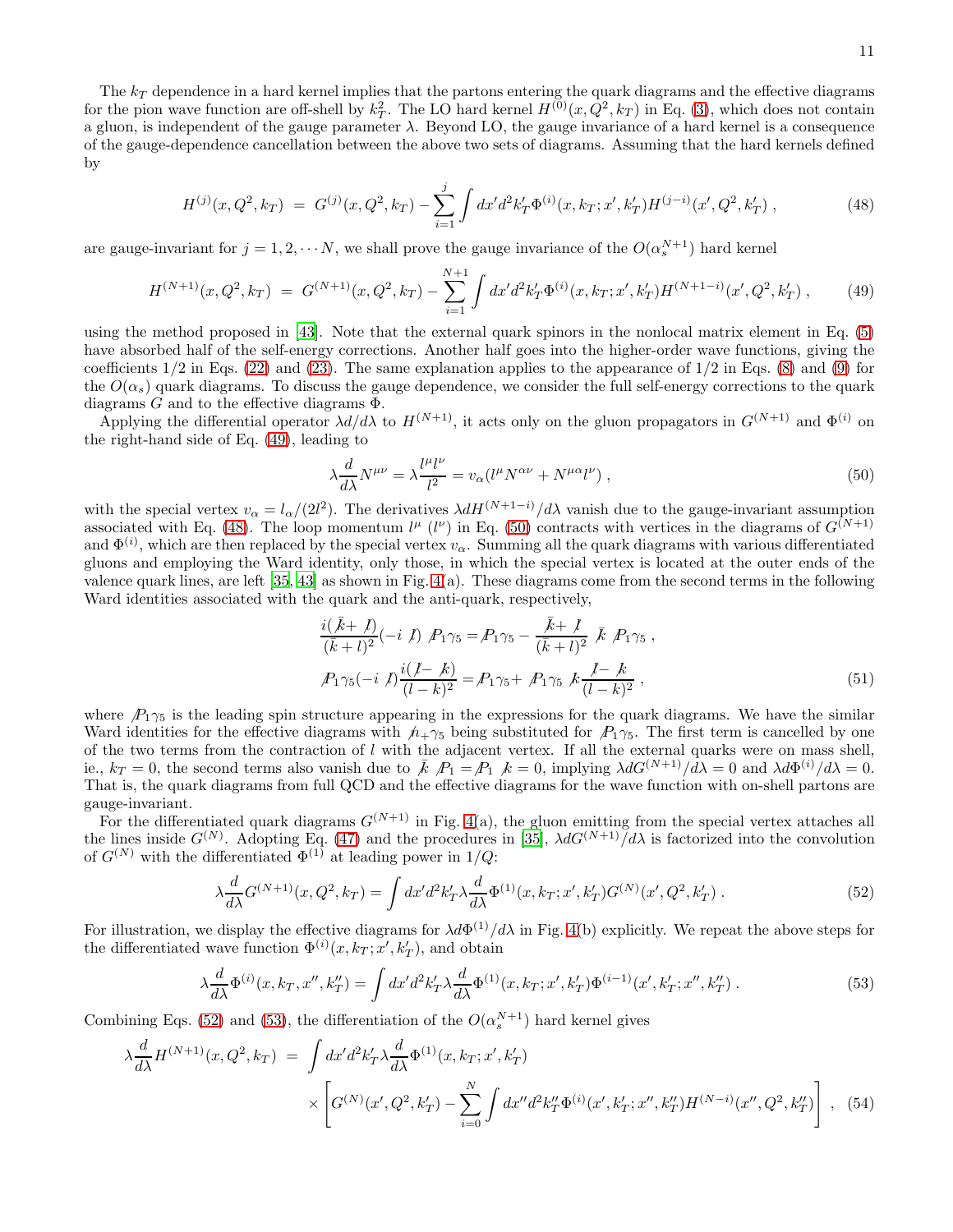where the term in the square brackets diminishes because of Eq. [\(48\)](#page-10-1) for  $j = N$ . We then prove the gauge invariance of the  $O(\alpha_s^{N+1})$  hard kernel. The hard kernels and the resultant predictions from the  $k_T$  factorization theorem are thus gauge-invariant to all orders by induction.

# IV. CONCLUSION

In this paper we have elucidated the framework for the higher-order calculations in  $k_T$  factorization theorem, which is appropriate for QCD processes dominated by contributions from small momentum fractions. The point is that partons in both the quark diagrams from full QCD and the effective diagrams for hadron wave functions are off mass shell by  $k_T^2$ . Their difference gives the gauge-invariant  $k_T$ -dependent hard kernels, since the gauge dependences cancel between the two sets of diagrams. The gauge invariance of the hard kernels for the scattering process  $\pi\gamma^* \to \gamma$ in  $k_T$  factorization theorem has been proven to all orders by induction. The proof can be easily generalized to other processes. We have explained that the light-cone divergences in a naive definition of  $k_T$ -dependent hadron wave functions are regularized by rotating the Wilson lines away from the light cone. This procedure introduces a regularization-scheme dependence, which, however, can be regarded as part of the factorization-scheme dependence, and minimized by adhering to a fixed prescription for deriving hard kernels. The gauge invariance of a hard kernel and the removal of the light-cone singularities are the two essential ingredients for making physical predictions from  $k_T$  factorization theorem.

We have calculated the NLO k<sub>T</sub>-dependent hard kernel for  $\pi \gamma^* \to \gamma$  in the region with a large momentum transfer  $Q^2$  and a small momentum fraction x. We have demonstrated that the infrared logarithms  $\ln k_T^2$ , reflecting the collinear divergences, cancel between the quark diagrams and the effective diagrams exactly. Hence, there is no need to introduce the additional nonperturbative soft function in  $k_T$  factorization theorem. The quark diagrams generate the double logarithms  $\ln^2(Q^2/k_T^2)$  and  $\ln^2 x$  from the loop correction to the virtual photon vertex. It has been shown that the former is absorbed into the pion wave function, and the latter into the jet function, confirming the observations made in our previous works [\[8](#page-11-7), [33\]](#page-12-15). Note that the factorization of the jet function does not alter the renormalization-group behavior of the hard kernel. Eventually, the NLO corrections in  $\pi\gamma^* \to \gamma$  amount only to 5% under a specific factorization scheme with the factorization scale set to the momentum transfer. NLO corrections under the same factorization scheme in other processes, such as the pion form factor and heavy-to-light transition form factors, will be examined elsewhere. At last, we mention that the off-light-cone effects from  $y_T \neq 0$  have been found to be sizable in some heavy-to-light correlators based on a QCD-sum-rule analysis recently [\[44](#page-12-26)].

We thank X. Ji, J.P. Ma, Y.L. Shen, I. Stewart, Q. Wang, and H. Zou for useful discussions. The work was supported in part by the National Science Council of R.O.C. under Grant No. NSC-95-2112-M-050-MY3, by the National Center for Theoretical Sciences of R.O.C., and by UGC (India) research fellowship. SN thanks Institute of Physics, Academia Sinica and Department of Physics, National Taiwan University for their hospitality during his visit for this project.

- <span id="page-11-0"></span>[1] S. Catani, M. Ciafaloni and F. Hautmann, Phys. Lett. B 242, 97 (1990); Nucl. Phys. B366, 135 (1991).
- <span id="page-11-1"></span>[2] J.C. Collins and R.K. Ellis, Nucl. Phys. **B360**, 3 (1991).
- <span id="page-11-2"></span>[3] E.M. Levin, M.G. Ryskin, Yu.M. Shabelskii, and A.G. Shuvaev, Sov. J. Nucl. Phys. 53, 657 (1991).
- <span id="page-11-3"></span>[4] J. Botts and G. Sterman, Nucl. Phys. **B325**, 62 (1989).
- <span id="page-11-4"></span>[5] H-n. Li and G. Sterman, Nucl. Phys. **B381**, 129 (1992).
- <span id="page-11-5"></span>[6] T. Huang and Q.X. Shen, Z. Phys. C 50, 139 (1991); J.P. Ralston and B. Pire, Phys. Rev. Lett. 65, 2343 (1990); R. Jakob and P. Kroll, Phys. Lett. B 315, 463 (1993); B 319, 545 (1993)(E).
- <span id="page-11-6"></span>[7] M. Nagashima and H-n. Li, Phys. Rev. D 67, 034001 (2003).
- <span id="page-11-7"></span>[8] H-n. Li and H.L. Yu, Phys. Rev. Lett. 74, 4388 (1995); Phys. Lett. B 353, 301 (1995); Phys. Rev. D 53, 2480 (1996).
- <span id="page-11-8"></span>[9] C.H. Chang and H-n. Li, Phys. Rev. D 55, 5577 (1997).
- <span id="page-11-9"></span>[10] T.W. Yeh and H-n. Li, Phys. Rev. D 56, 1615 (1997).
- <span id="page-11-10"></span>[11] Y.Y. Keum, H-n. Li, and A.I. Sanda, Phys. Lett. B 504, 6 (2001); Phys. Rev. D 63, 054008 (2001); Y.Y. Keum and H-n. Li, Phys. Rev. D63, 074006 (2001).
- <span id="page-11-11"></span>[12] C. D. Lü, K. Ukai, and M. Z. Yang, Phys. Rev. D 63, 074009 (2001).
- <span id="page-11-12"></span>[13] G.P. Lepage and S.J. Brodsky, Phys. Lett. B 87, 359 (1979); Phys. Rev. D 22, 2157 (1980).
- <span id="page-11-13"></span>[14] A.V. Efremov and A.V. Radyushkin, Phys. Lett. B **94**, 245 (1980).
- <span id="page-11-14"></span>[15] V.L. Chernyak, A.R. Zhitnitsky, and V.G. Serbo, JETP Lett. 26, 594 (1977).
- <span id="page-11-15"></span>[16] V.L. Chernyak and A.R. Zhitnitsky, Sov. J. Nucl. Phys. **31**, 544 (1980); Phys. Rep. **112**, 173 (1984).
- <span id="page-11-16"></span>[17] M. Beneke, G. Buchalla, M. Neubert, and C.T. Sachrajda, Phys. Rev. Lett. 83, 1914 (1999); Nucl. Phys. B591, 313 (2000).